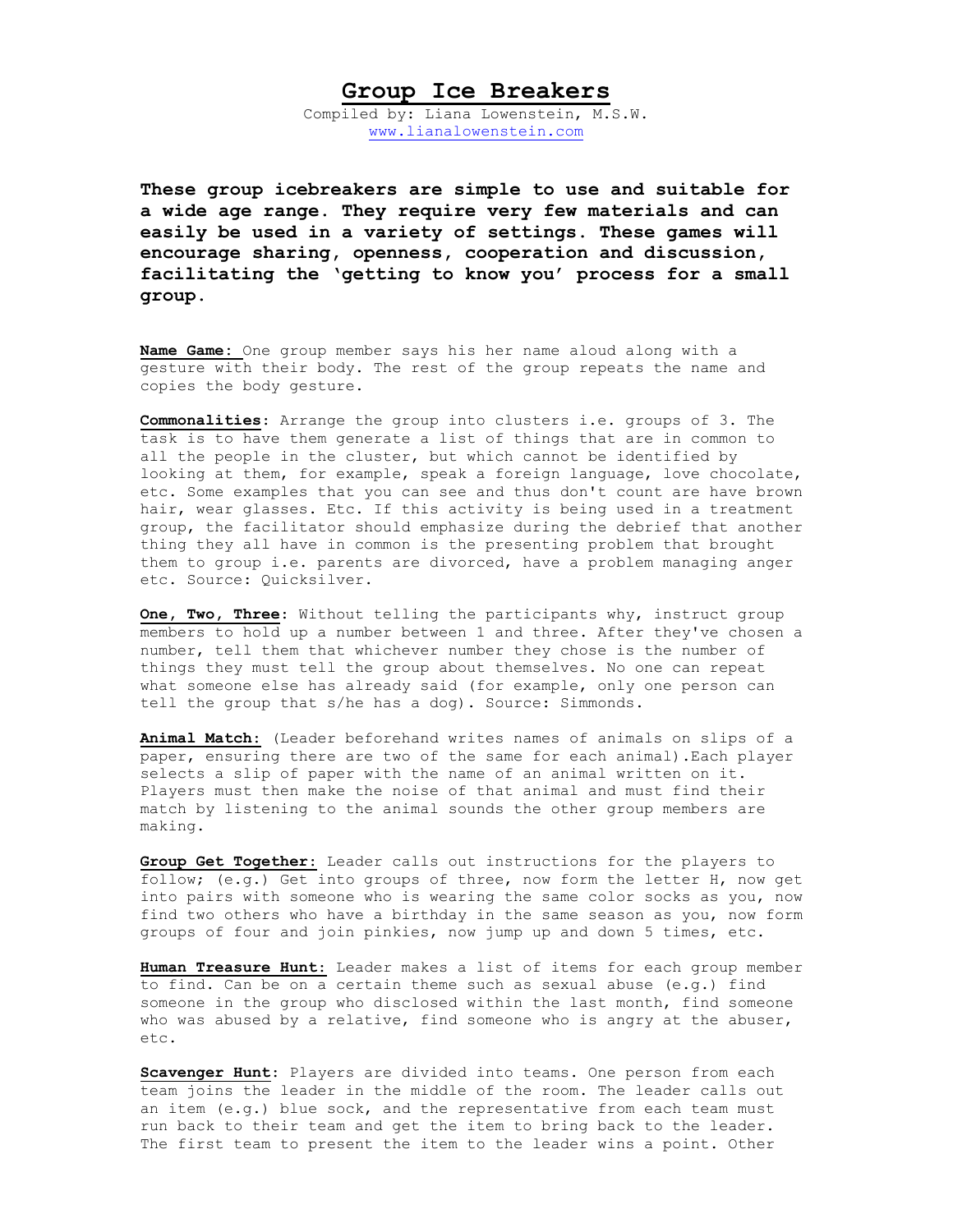items for the treasure hunt may include: someone with a smile on their face, an earring, two people with the same size shoe, etc.

**Playdo-ictionary**: Played like Pictionary, except using playdo instead of drawing. Players take turns sculpting an item out of the playdo for others to guess, such as "table", "happy face", "bird", etc.

**World Wind Blows**: Everyone in the group sits on a chair in a circle. One person is chosen to be "it." That person removes his chair from the circle, so there is one less chair for all the members in the group. The person who is "it" stands in the center of the circle, and says "the world wind blows for anyone who…" The person who is "it" adds something, such as "anyone who is wearing running shoes." Anyone who is wearing running shoes must get up from their chair and quickly find another chair to sit in (not the same one they were just in.) The last person standing is then it and the game continues. Other examples of things to call out: "anyone who likes pizza", or "anyone who has a pet."

**Clapping Clues**: One person goes out of the room while the rest of the group chooses an item in the room that must be touched. Person returns, and begins touching things in the room. Rest of group claps louder as the person gets closer to the chosen item, and claps softer when the person gets further away from the chosen item. When the item gets touched, the group gives a loud cheer.

**Secret Pass**: group stands in a circle with their hands behind their backs. One person is selected to stand in the middle of the circle. Using a small object, those in the circle secretly pass the object around the outside of the circle and the person in the middle tries to guess who is holding the object. The people in the circle should pretend to have the object even if they don't.

**Flinch**: Players form a large circle with leader in middle. Players stand perfectly still with arms crossed in front of them facing the leader. Players can't make any sounds during the game. The leader tosses a ball randomly to players, making sure to turn around to interact with all the players. Players must catch the ball and throw it back to the leader, and then re-cross their arms. The leader can fake toss the ball to a player. If the player moves or makes a sound when there has been no throw, he or she must back out of the circle and kneel down on one knee. The game continues until there's 2 or 3 players left standing. Source: Cavert.

**How Slow Can You Go**: Players stand at one end of the room. Players must walk in slow motion to the other end of the room. Players must take the biggest steps they can, must stay in forward motion, and cannot have both feet touching the ground at the same time. Last person to cross the finish line is the winner. Source: Kottman.

**Pass The Buck**: One player begins by holding a ball and beginning a story. This player then throws the ball to another player who must continue the story. The game continues until all players have contributed to the story.

**Balloon Gas**: Divide group into two teams and give each person a balloon. Members stand behind the start line. The fist person in line for each team blows up his balloon, and lets it go. The next person in line runs to where that balloon landed, and blows up his balloon and lets it go. Game continues until someone reaches the finish line. Source: Goodyear-Brown.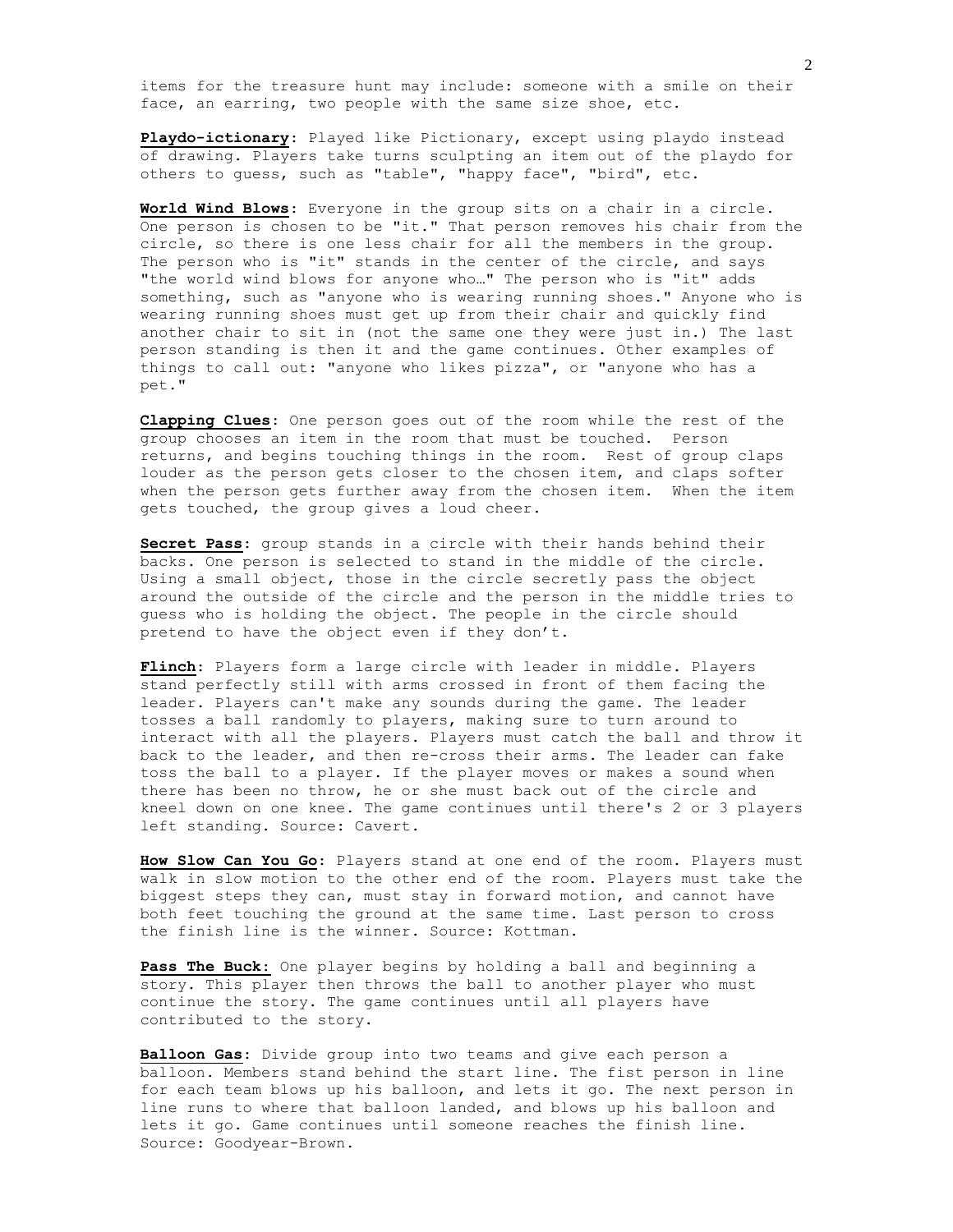**Scribble Tag:** In pairs, each person uses marker on flip chart paper. Both people scribble on the paper with their markers. The person who is it must try and catch the other person by touching his marker with her marker. Once tagged with the marker, the other player is then it.

**Lie Tag**: Group stands in a circle. First person begins by doing an action (i.e.) brushing teeth. Second person (to the first person's left) asks the first person what are you doing?" The first person responds by saying another action, but not the one he was originally doing, such as "I'm walking my dog". The second person must act out "walking my dog". Third person asks second person "what are you doing?" Second person responds by giving another action, such as "I'm skipping rope". Third person acts out skipping rope, and so on, until everyone in the circle has had a turn.

**Blob Tag**: Like regular tag, but once you're tagged, you join the blob (the blob consists of everyone who has been tagged, who must then join hands.) Played until one person left out of the blob.

**Eye Contact**: Players form a circle, and must shake hands and trade places with the first person they make eye contact with.

**Pass the Cotton**: group stands in a circle. One cotton ball is passed around the circle without anyone using their hands. Source: Goodyear-Brown.

**Huggie Bear**: Group members mingle about the room until the leader shouts "Huggie Bear" plus a direction, such as "Same color eyes". Members must then get together in a hug with everyone who has the same color eyes. Other examples: "Huggie Bear, same size shoe" or "Huggie Bear, birthday in the same season."

**Simon in a Bind**: Group stands in a line, facing the leader and linking arms. Played like normal Simon says, but the group must do the action with their arms linked together i.e. "Simon says touch your nose" or "Simon says hop up and down 3 times". The group is out if they follow a command that is not preceded with "Simon says."

**Balloon Squish**: Divide into pairs. Pairs must compete relays by moving from one end of the room to the other and back again, holding balloons between them without using hands, i.e. stomach to stomach, forehead to forehead, back to back, etc. If the balloon drops, the pair must start again.

**Bloop**: Divide group into subgroups of 3 or 4. Each subgroup blows up a balloon and sits in a circle. Object of the game is to keep the balloon in the air by hitting it only with head, hands, knees or feet. If the balloon touches the ground, members of the group must eliminate a body part to hit the balloon (hands first, head second, knees third, feet last.) Once there are no body parts left to hit the balloon, the subgroup is out. After they have practiced for 2 minutes, you can count a point for each time a group member hits the balloon to keep it in the air. See how many points they can accumulate before the balloon hits the ground. Source: Kottman.

**Face Pass**: Players form a close circle. The leader begins by making a funny or unusual face and passes it to the person next to her, who must copy it, and make a new face to pass on. The third person copies the face made by the second person, makes up a new face and passes it on, and so on until everyone has a turn. Source: Dale Le Fevre.